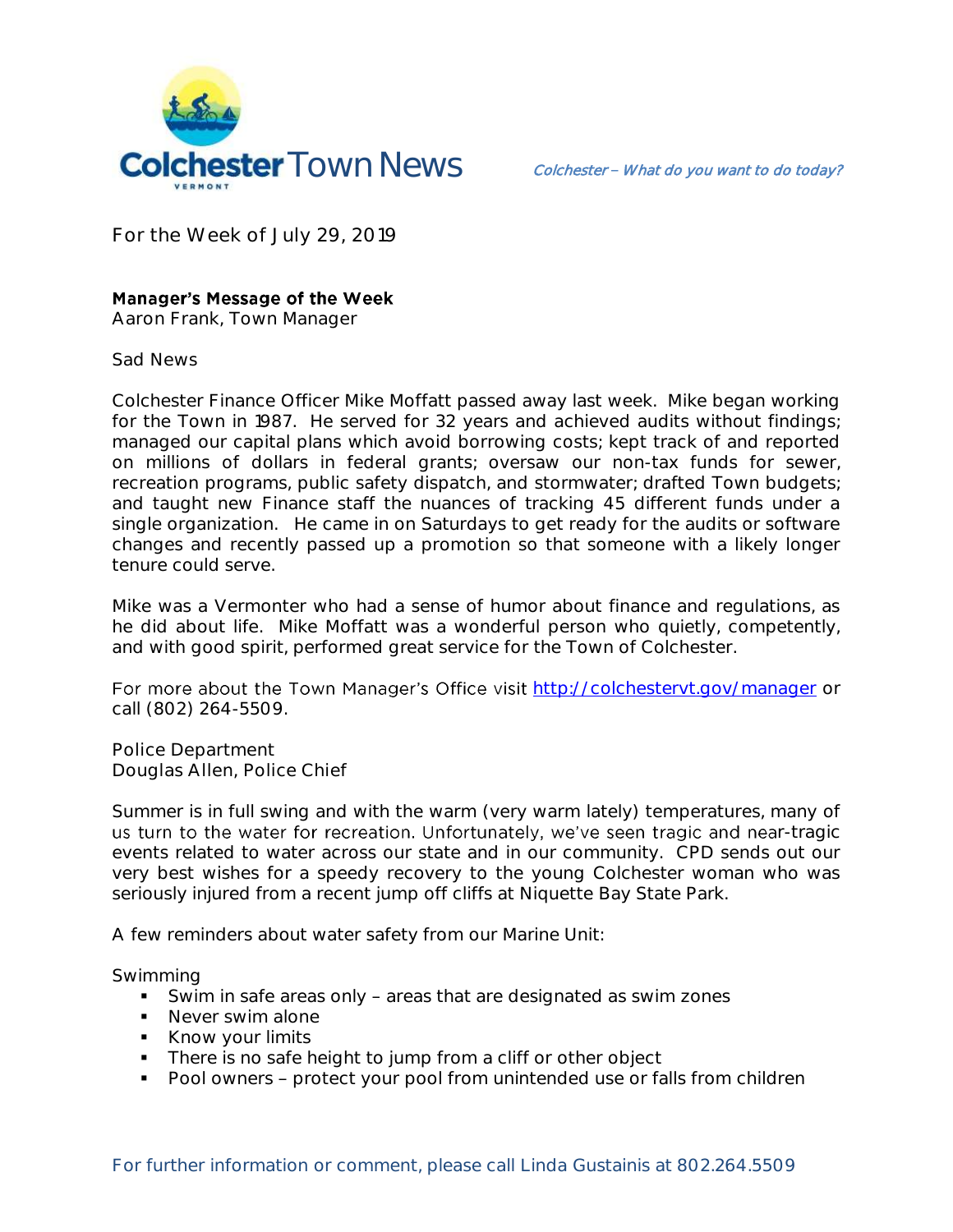

Boating

- **Always wear a life jacket**
- **Use common sense**
- **Avoid alcohol when operating a boat**
- **Use a spotter for any towed person (skier or float)**

Over the past four weeks, CPD officers responded to 1000 calls for service. These calls resulted in 41 arrests. These arrests were for violations that included Disorderly Conduct, Cruelty to Animals, and Aggravated Domestic Assault, among others.

For more about the Police Department visit <http://colchestervt.gov/police> or call (802) 264-5556 (non-emergency).

**Rescue and Technical Rescue Squads Scott Crady, Rescue Chief**

The past month was busy but fairly uneventful for Rescue. Our call volume is up by approximately 15% for the period of January through June compared to last year.

- Rescue worked with Parks and Recreation, Colchester Police, Malletts Bay Fire Department, and Colchester Center Volunteer Fire Company to provide emergency service coverage at the 4th of July Parade and Fireworks Display
- We have new volunteer applications that we will be reviewing soon

We hope all our residents enjoy the remainder of summer safely!

For more about Colchester Rescue visit [http://colchestervt.gov/rescue](http://colchestervt.gov/rescue/index.shtml) or call (802) 264-5990.

**Upcoming Town Meetings:** 

- Planning Commission: 1st & 3rd Tuesdays of the month, 7:00 PM. August meetings 8/5 and 8/19
- **Development Review Board:**  $2^{nd}$  Wednesday of the month, 7:00 PM. August meeting: 8/14
- Recreation Advisory Board: 2<sup>nd</sup> Wednesday of the month, 7:00 AM, Champlain Room, 2nd floor. August meeting: 8/14
- **Conservation Commission:** 3rd Monday of the month, 7:00 PM, at the Bayside Activity Center or per agenda. August meeting: 8/19
- Selectboard: 2nd & 4th Tuesday of the month, 6:30pm. August meetings: 8/13 and 8/27

(All meetings take place at the Colchester Town Offices, 781 Blakely Road, in the Outer Bay Conference Room on the 3<sup>rd</sup> floor unless otherwise noted.)